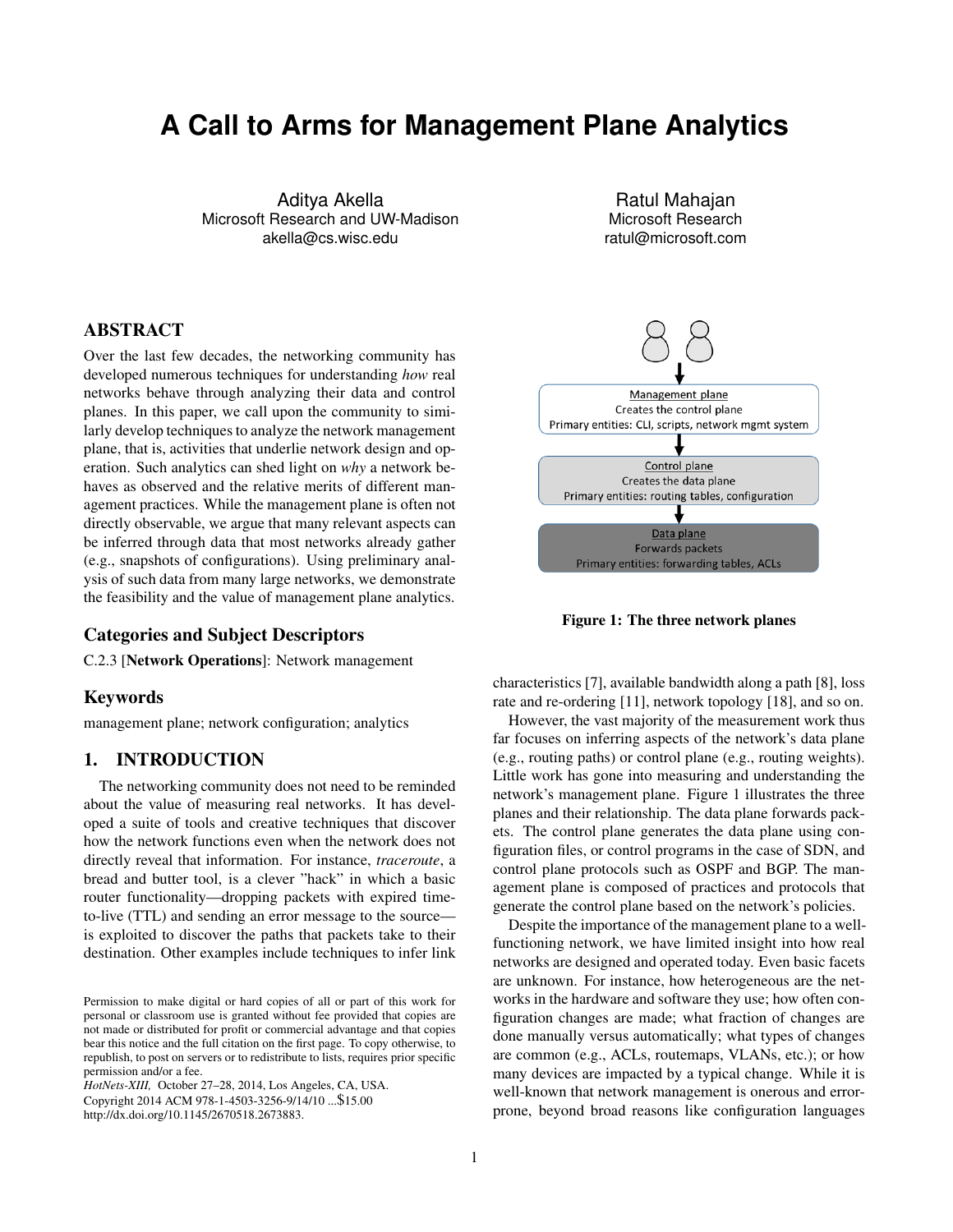being low-level, it is not known which management practices in particular have a higher risk of causing failures.

In this paper, we call upon the research community to make a concerted, systematic effort to analyze the management plane of today's networks. The high-level goals of such *management plane analytics* are: i) infer a given network's management practices;  $ii)$  infer which practices lead to better operational health (e.g., fewer failures); and  $iii)$  develop a predictive model of a network's operational health, based on its management practices, to help with what-if analysis and improve management practices.

Management plane analytics is key to designing a better management plane, one that reduces the burden on operators and reduces failures. We are inspired by how research into software engineering practices, also called "empirical software engineering," has helped improve the quality of software and reduced the number of bugs [4]. We expect a similar positive impact from research into network management practices. Now is a particularly relevant time for this undertaking because, in the form of SDN, the community is engaged in re-architecting networks. A detailed understanding of the strengths and weaknesses of the current management plane will help inform the design of an SDN-based management plane as well.

A primary hurdle in uncovering management practices is that they are not directly logged by most networks. However, we posit that it is possible to infer them from other data that is already logged by most networks. In particular, this data is: 1) snapshots of device configurations that are taken and archived using popular tools such as RANCID [16] and HPNA [20]; and 2) logs of alerts and trouble tickets. This data is indirect and noisy, but useful information can be extracted from it. This particular challenge is similar to what is addressed by existing data- and control-plane measurement tools, and it offers a pragmatic alternative to waiting for perfect data sources to become available.

Many of the largest networks today have been in operation for years, if not decades, and have well established management processes. Given this fact, and that many of these networks are mission critical, conducting management plane analytics is both necessary and eminently feasible.

To demonstrate the value and feasibility of management plane analytics using existing data sources, we conduct a preliminary analysis across hundreds of data center networks. We show that network heterogeneity and how often the network is changed negatively contributes to its operational health, while the size of the network and the extent of automation appear to have minimal impact. We also show that more research is needed to develop predictive models of network operational health.

# 2. MANAGEMENT PLANE ANALYTICS

In this section, we first describe commonly available data sources that can be used for management plane analytics,

and we then outline a simple framework for conducting this analysis systematically.

### 2.1 Data sources

We focus on the following two data sources that in our experience are commonly available today.

#### *1. Configuration snapshots.*

Network operators track changes in device configuration for a variety of reasons, for instance, to help them debug configuration errors by comparing current configuration to older ones. They are aided in this task by network management systems (NMS) such as RANCID and HPNA. NMSes take configuration snapshots either periodically (e.g., every night) or when device configuration changes. Many types of devices send a syslog alert when their configuration changes; NMSes subscribe to this feed and pull the latest configuration when they see this alert. Snapshots are archived in a database or a version control system. Each snapshot includes the configuration text and additional useful information (also extracted by NMSes), such as timestamps of configuration changes, the login information of the entity that made the change, device model and firmware version.

Configuration files are technically part of the control plane, not management plane (Figure 1). But our observation is that analyzing the information in successive snapshots allows us to infer management plane activities.

#### *2. Trouble ticket logs.*

The second data source is the history of network alerts and failures, also known as trouble ticket logs. Each log entry has a mix of unstructured and structured information. The former includes syslog details and communication (e.g., emails and IMs) between operators that occurred to diagnose the issue. Structured information can include aspects of the issue such as the device that failed or the type of root cause. While unstructured information is commonly present, the presence and quality of the structured information varies across networks.

Of course, other data sources exist that can provide insight into management practices. For instance, some networks have documents that specify the desired network design, policies, and how changes should be made; similarly, operators could be surveyed to gain insight into management practices. We focus on the data sources above because they can provide up-to-date, quantitative information (e.g., specification documents may be out of date, and surveys may not provide quantitative information). However, when other reliable sources of data are available, they may be used to extract richer inferences or to cross-check inferences made using data sources above.

## 2.2 An analysis framework

We outline a simple framework for management plane analytics using the data sources above. This framework is only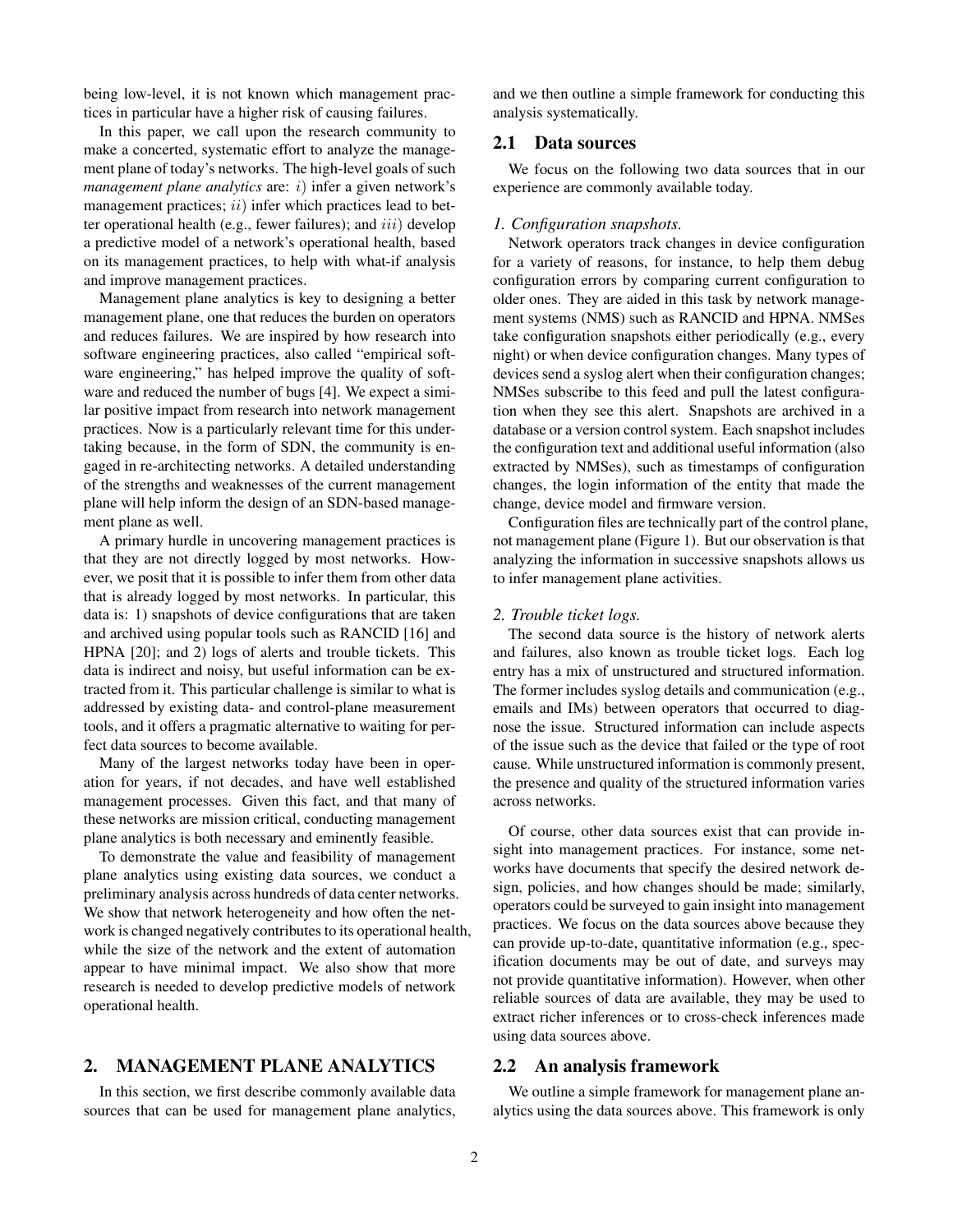| <b>Management practices</b>                  |
|----------------------------------------------|
| Design practices                             |
| Number of devices and links                  |
| Topology characteristics                     |
| (e.g., whether a fat tree, network diameter) |
| Types of devices                             |
| (e.g., switches, routers, load balancers)    |
| Hardware and software heterogeneity          |
| Operational practices                        |
| Rate of change                               |
| Size of changes (#devices, #config lines)    |
| Nature of changes                            |
| (e.g., adding nodes, editing ACLs)           |
| Mode of change (automated, manual)           |

#### Operational health

Rate of alerts and tickets Common root causes (e.g., configuration error, h/w failure, s/w bug) Impact of failures (e.g., availability loss, duration)

Table 1: Example metrics for management plane analytics.

one possible way to analyze the data—it may not even be the best way—but it has helped us narrow down the space of possible analyses. The overall space is huge and there are many other promising ways to slice it.

Our framework is based on inferring two categories of metrics and then correlating them across time for a given network or across different networks. The two categories of metrics and example metrics for each are shown in Table 1. Our goal here is not to be exhaustive, but rather to illustrate the rich set of metrics that can be gathered and the rich analysis that this permits.

The first category is management practices, which we subdivide into two types based on the timescales of activities. The first subtype, which we call design practices, represents slower timescale activities of designing and provisioning the network, selecting suitable devices, etc. It can be captured using metrics such as the number of devices and links, levels of hierarchy in the topology, network diameters, and hardware and software heterogeneity. More advanced metrics for capturing the complexity of a network's design and configuration, such as, the heterogeneity in reachability policies imposed across end-point pairs [2] can also be considered.

While many networks do not explicitly log and track all design practices, we can infer the metrics from configuration snapshots. For instance, topology can be inferred from interface configurations in device configuration snapshots; layer-3 links can be inferred using subnet assignments of interfaces (two ends of a link share a /30 prefix), and layer-2 interface configuration often has comments about which device they connect to. Richer information can be obtained by constructing more descriptive models of a network's configuration; e.g., the number of configuration templates in use [2] can shed light on hierarchy in the topology, and "routing process graphs" [13, 2] can illuminate the existance of administrative divisions in the network [13]. While potentially noisy, such inferences are good enough for the types of aggregate analyses that we are proposing.

The second subtype of management practices, which we call operational practices, represents day-to-day activities for operating the network. These activities can be captured using metrics such as rate of configuration changes, size of changes in terms of number of configuration lines or devices, types of changes, and modality of changes. As we show below, these metrics can be inferred from configuration snapshots.

By studying the metrics above, we can meet the first goal of management plane analytics, which is to infer and understand management practices. But it does not help meet the second goal of understanding which practices are more effective. For this goal, we leverage a second category of metrics, which represents operational health of the network. It can be captured using metrics such as the rate of tickets, types of problems found, and the impact of experienced failures. These metrics can be extracted either directly from trouble ticket logs if structured information is reliably populated or inferred by analyzing unstructured information [15].

Given both categories of metrics, we can now infer which management practices can lead to better operational health by correlating the metrics across space (different networks) or across time for the same network. For instance, by correlating the rates of change and rate of tickets across different networks, we can determine if changing a network more frequently correlates with more faults. A similar correlation analysis can be done by slicing a network's data temporally. For example, we can compute the rate of change and rate of tickets for different months in the past, and see if months with more changes experienced higher failure rate in general. Many such correlations are possible, each providing valuable insight into the nature and impact of management practices in today's networks.

While valuable, the above does little to show causation: we could infer that the configuration change rate is positively correlated with the rate of faults, but we cannot conclude from it that reducing change rate will reduce the fault rate. Understanding causal relationships is key to developing accurate predictive models for a network's susceptibility to management issues or failures, which is the final goal of management plane analytics. However, deriving such relationships and building suitable models is non-trivial. In particular, we must systematically control for various confounding factors to establish causality with reasonable confidence. Of course, we must also systematically identify all plausible confounding factors.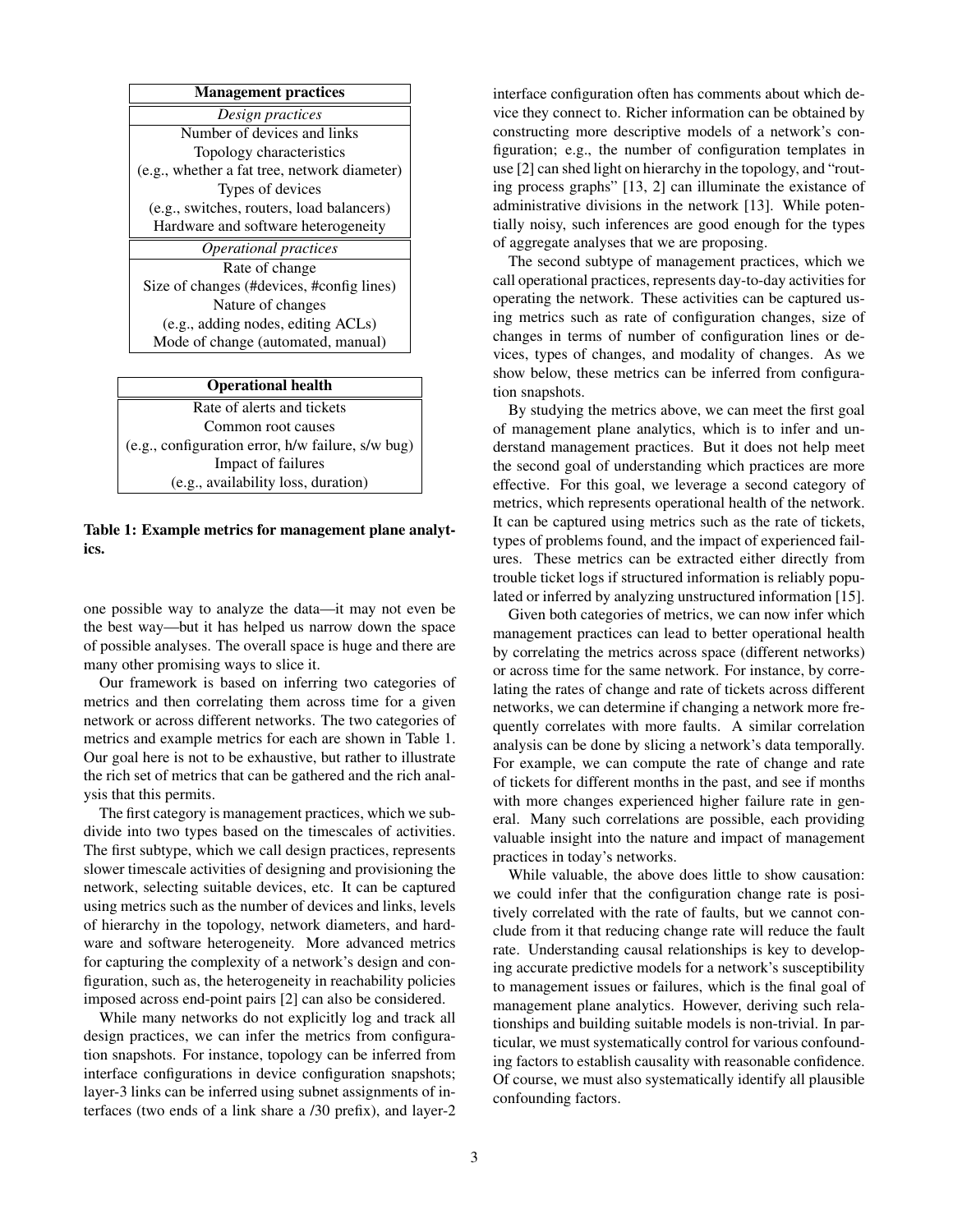

Figure 2: Is network size correlated to operational health?

In the next section, we present an illustration of management plane analytics. Via a preliminary study, we exemplify the insights that it can offer and show empirically some of the underlying challenges in developing predictive models. We discuss richer analysis methods in §4.

## 3. PRELIMINARY ANALYSIS

Our study is based on data center networks owned and operated by a large online service provider (OSP). The OSP manages multiple data centers across the world. The devices within a data center are organized into multiple networks (or domains). Different networks host different applications and have different sets of operators responsible for them. Each network is built according to one of a handful of *architectures*, where an architecture indicates the number of different device roles in a network and the physical and logical interconnections to employ between devices within and across a role. The networks range in size from tens to hundreds of devices from several major vendors. In all, we study hundreds of networks that are spread around the world.

For each network, we obtain trouble ticket logs over a fourteen month period. We also obtain configuration snapshots of each device over the same period. The snapshots were taken by a network management system (NMS), which also tracks the role the device plays in the network and its vendor and model.

## 3.1 Design practices

The first question we attempt to answer via our framework is *which design practices correlate well with the operational health of a network?* We use the number of tickets observed for devices in a network, normalized by network size, as an indicator of its operational health.

We first consider the network's size. In Figure 2, we show the expectation of the normalized number of tickets observed for a network, as a function of size. Each bar represents a fixed-size bin, and we show 95% confidence intervals. For confidentiality, in this and other graphs in the paper, we do



Figure 3: Is network heterogeneity correlated with operational health?

not show the absolute values of metrics that we study. But correlations that we seek for our analysis are still visible.

We can see in Figure 2 that smaller networks in general appear to have poorer operational health, but the weak negative correlation implies network size is not a good predictor.

Thus, we examine each network "one level deeper" using a normalized entropy metric that indicates *device-role heterogeneity*. The metric is computed for a given network as follows:  $\frac{-\sum_{i,j} p_{ij} log_N p_{ij}}{log N}$ , where  $p_{ij}$  is the fraction of devices of hardware model  $i$  that play role  $j$  in the network, and  $N$  is the size of the network. Higher values of this metric indicate greater heterogeneity, where the heterogeneity captures both the multitude of vendors used as well as the number of distinct device roles in a network's architecture.

In Figure 3, we show the expectation of the normalized number of tickets observed for a network, as a function of the normalized entropy binned in units of 0.33. That is, "low," "medium," and "high" heterogeneity refer, respectively, to normalized entropy in the range  $[0, 0.33)$ ,  $[0.33, 0.66)$ , and  $[0.66, 1]$ . When applied to all networks, we find a clear positive correlation between heterogeneity and poor network health. To control for network size, we also show the results for small networks, and we observe similar evidence of a positive correlation.

Thus, *the degree of heterogeneity in a network is correlated with, and potentially impacts, its operational health*.

#### 3.2 Operational practices

The next question we consider is *which operational practices are correlated with operational health of a network?* We consider how often a network's configuration is changed. In particular, we group all configuration changes that occur within a time window W of each other into a *change event*. We then compute the number of change events a network experiences per day, i.e., the *change event rate*.

To control for the impact of heterogeneity, we focus on networks whose normalized entropy lies within a certain small range. In Figure 4, we show operational health, as defined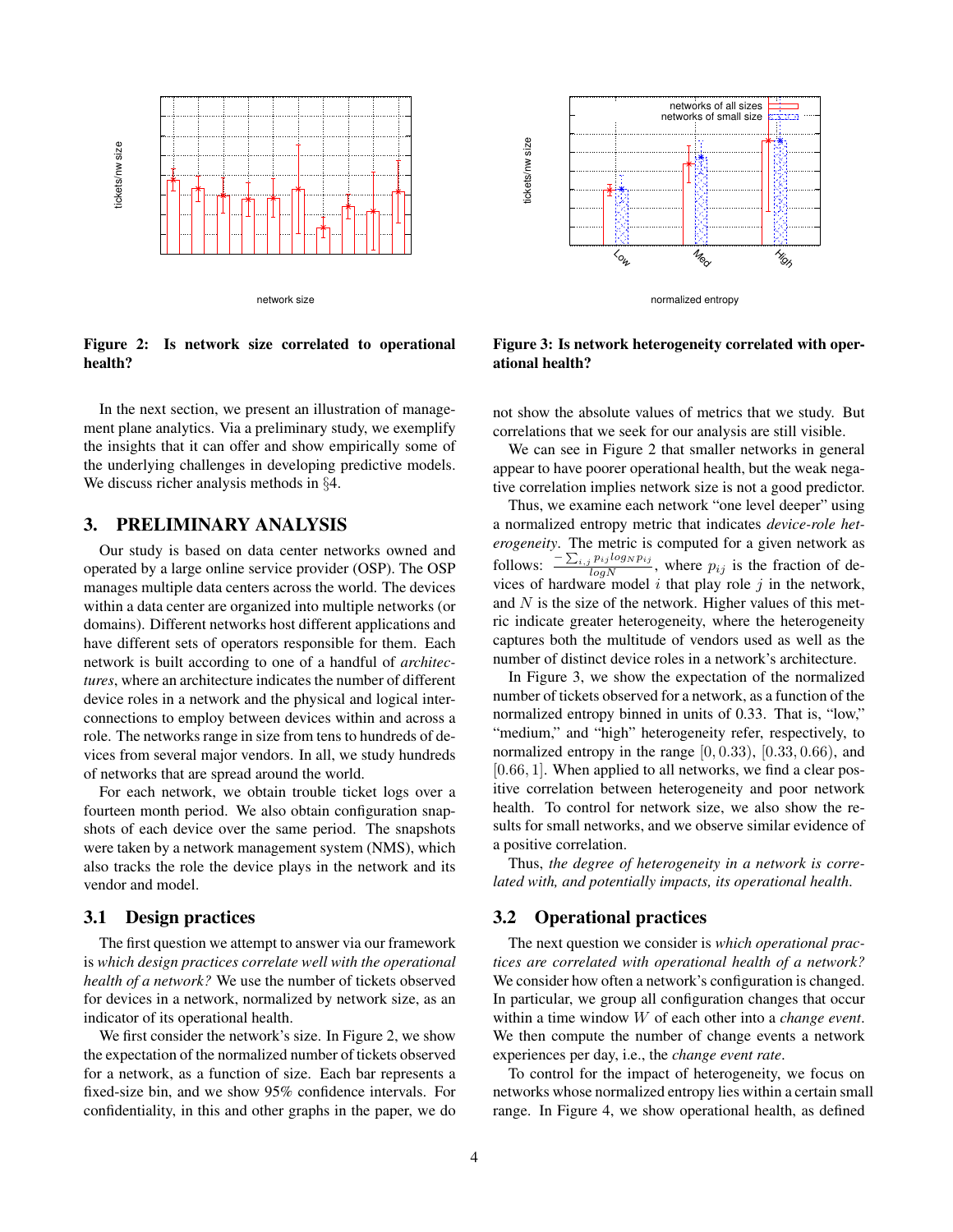

Figure 4: Is change event rate correlated with operational health?

earlier, as a function of change event rate. The bars correspond to fixed-size bins. We see that within networks with low degree of heterogeneity, those with a higher change event rate see more trouble tickets. However, we do not see such positive correlation in networks with a medium degree of heterogeneity. One plausible explanation is that the extent of heterogeneity in the latter case may already be contributing significantly to the network's (poor) operational health. Thus, *change event rate is correlated with, and potentially impacts, operational health for homogeneous networks*.

Next we consider if a network's change events were dominated by "automatic" changes. These are changes made by automation scripts or cron jobs, which we can determine based on the user identifier included with each configuration snapshot. To elaborate, if all configuration changes in a change event were made by either a cron job or an automation account user ID, we consider the change event to be automatic. We compute the fraction of all change events that are likely to be automatic. This method underestimates automatic change events as the operators tell us that many changes that don't include automation account user IDs may also have taken place using other automation scripts.

Figure 5 shows operational health as a function of the fraction of change events that were automatic (binned in units of 0.33). We see that within networks of a given degree of heterogeneity, there is no clear relationship between the fraction of automated change events and the operational health. Thus, unlike the rate of change, *the extent of automation may not be a good predictor for a network's operational health*.

## 3.3 Toward a model of operational health

The first step to building a model of operational health is to identify the factors that matter. One way to judge if all relevant factors are being considered is to determine if the variability in the health metric (across time or across networks) can be collectively explained by the chosen factors.

For this analysis, we consider normalized ticket rate as the metric of operational health, along with network size,



fraction of changes made automatically

#### Figure 5: Does extent of automation correlate with operational health?

entropy, change rate, and extent of automation as potential factors. We then conduct analysis of variance (ANOVA) [1] which partitions the variance of the response variable—the operational health metric in our case—into components that can be attributed to different factors and residual variance that none of the factors capture. This analysis confirms the results above; it shows that network heterogeneity is a key contributory component (p-value  $< 0.05$ ) and network size and extent of automation matter less.

More importantly, it also shows that the set of factors we consider is far from complete. They capture less than 95% of the variance in the normalized ticket rate. Thus, we clearly need to identify additional contributory factors. We then added two more factors into the ANOVA analysis—mean number of devices impacted by a change event and the architecture type of the network. We find that the first factor contributes but, surprisingly, the second one does not. However, much of the variance in normalized ticket rate still remains to be explained. We are in the process of identifying more contributing factors, starting with some of the metrics that we proposed in §2.

## 4. RESEARCH AGENDA

Our analysis above merely scratches the surface of what is possible through management plane analytics, and significant more work is needed before the promise of management plane analytics can be realized. We identify three broad areas of investigation.

#### *New inference techniques.*

So far, we have only made simple inferences from our data. But the data sources are much richer, and more valuable information can be extracted. A particularly promising direction is deeper analysis of successive configuration snapshots to infer the intent that underlies a configuration change. This requires reasoning about both changes within a device and across devices.

Further, while techniques exist to automatically classify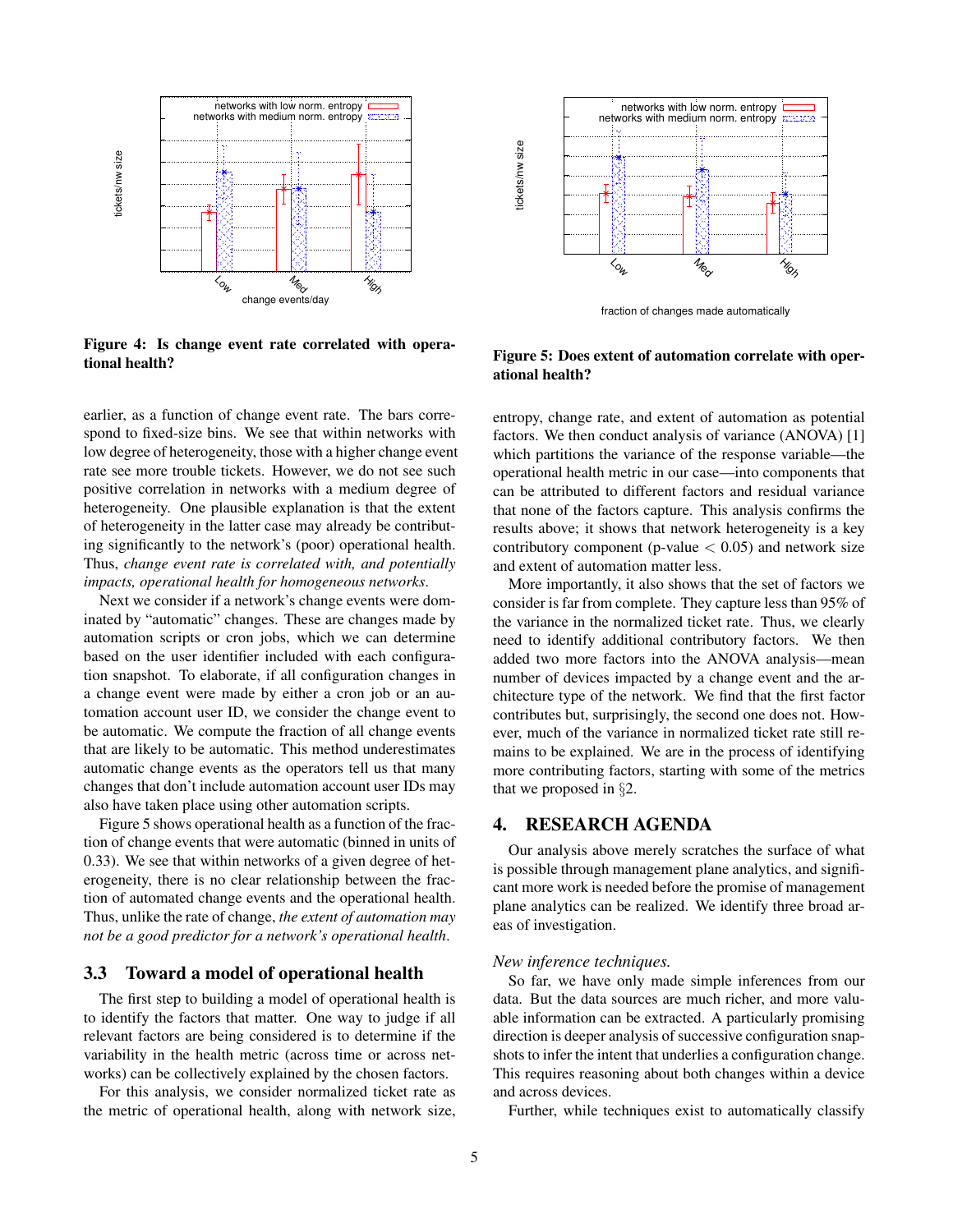trouble ticket logs into likely root causes [15], little work has thus far gone into mapping faults to specific changes in the control plane made by the management plane. The challenge here is that faults due to a change can occur well after the change was applied (which is why we conducted a coarse-grained analysis to correlate changes to faults). A better understanding of the nature of changes and faults can help attribute faults to individual changes.

#### *Making inferences from the outside.*

Much of our focus above is on mining the two data sources described in §2. However, it may be possible to make useful inferences without direct access to that data by leveraging existing techniques that measure networks' data and control planes from the outside. Many techniques already exist to infer network characteristics such as topology (e.g., Rocketfuel [18]) and device types (e.g., nmap [14]). Operational health of the network too can be observed externally, e.g., by regularly probing for failures (e.g., Hubble [9]) and observing the control messages that a network sends (e.g., BGP announcements [12]).

That leaves us with the challenge of inferring management practices. These practices may be inferred by observing changes in the network's control plane. For instance, techniques exist to infer a network's control plane (e.g., routing weights and preferences) using data plane measurements and BGP announcements [17]. By repeatedly inferring the control plane, we can observe changes that the management plane makes to it.

The inferences above may not be perfect, but we believe that they can be done with usable reliability. If we succeed, it would mean that researchers would be able to conduct management plane analytics for commercial networks without active cooperation from the operators of those networks, greatly expanding the set of networks that can be studied.

#### *From correlation to causality to practice.*

While correlations that we suggest above are useful for gaining insights, they do not imply causality. It is not necessarily the case that a given network's operational health will improve if a management practice that is found to be correlated with poor operational health is changed. We need to establish causality before we can confidently recommend changes to certain management practices. For this goal of impacting practice, the networking community needs to develop a different set of scientific methods. There are two potential models.

The first one is observational studies in a large population. If data from such a large number of networks is available such that we can control for various confounding factors and conduct a counterfactual analysis [5], then we may be able to establish causality with (statistical) confidence. Implementing this model will likely require a shared repository of information on the three types of metrics from many networks; actual raw data is not necessarily needed. With community support, it is feasible to create such a repository, as was done for wireless traffic traces [6]. A key challenge here is understanding if all confounding factors have been accounted for. As shown above, techniques such as ANOVA [1] can prove useful here. Another key challenge is to normalize data contributed by different, independently-administered networks. For example, trouble tickets likely have different meanings across organizations; one way to normalize them is associate some uniform measure of impact with each ticket (e.g., some normalized duration of outage).

The second model is controlled trials, where a network changes a particular management practice without changing anything else. By repeating with multiple networks and observing the impact on operational health, we can establish causality with (statistical) confidence. University and research networks are good candidates for such trials given their close relationship with the research community.

#### 5. RELATED WORK

We are not the first to express interest in network management practices. Other researchers have investigated specific aspects of network management. For instance, references [3, 10, 19] study network configuration snapshots from a handful of campus and ISP networks to understand how configurations are changed over time when realizing various highlevel tasks and/or as networks grow over time. These and other similar studies focus mainly on the first aspect of management plane analytics (inferring a network's management practices), and as such they do little to help improve management practices.

Researchers have also studied the network trouble ticket logs to infer root causes and common failure modes [15]. We advocate using such inference methods and correlating their inferences to management practices, to gain insight into which practices lead to fewer network faults.

### 6. CONCLUSIONS

We argued for systematic analysis of the management plane of today's networks to understand which practices are common and which ones lead to better outcomes (e.g., fewer faults). We observe that such analysis can be enabled by mining data sources that are already available, and we demonstrate its feasibility by conducting a preliminary analysis across hundreds of data center networks. Our analysis shows that the operational health is lower for networks that are more heterogeneous and for network where configuration changes are more frequent.

Acknowledgments We thank the operators who provided insight into the management practices for the networks that we study. We also thank Aaron Gember-Jacobson, Robert Grandl, Navendu Jain, Raajay Vishwanathan and the Hot-Nets reviewers for feedback on this paper. This research was supported in part by NSF grants CNS-1302041, CNS-1314363 and CNS-1040757.